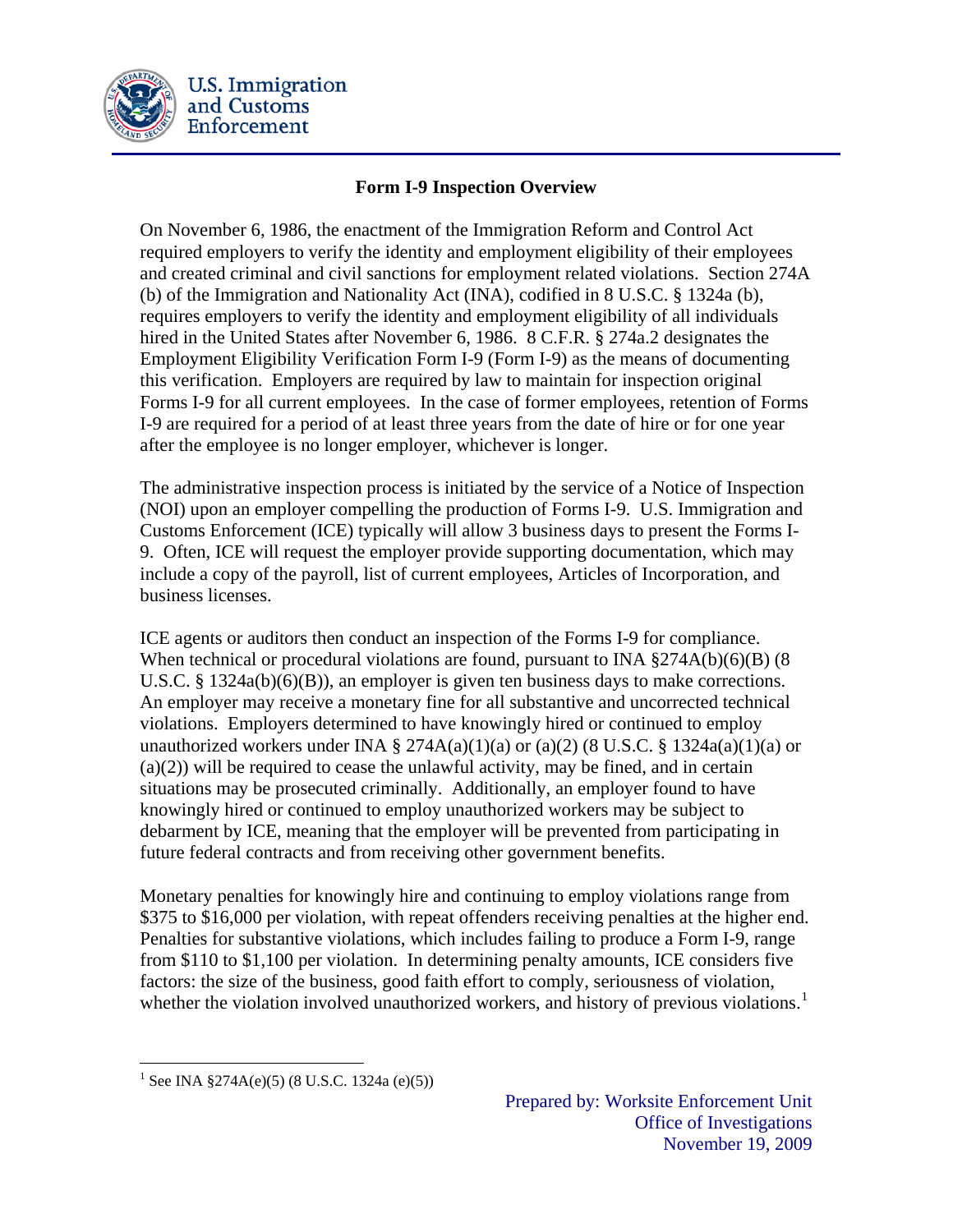Form I-9 Inspection Overview Page 2

ICE will notify the audited party, in writing, of the results of the inspection once completed. The following are the most common notices:

- Notice of Inspection Results also known as a "compliance letter," used to notify a business that they were found to be in compliance.
- Notice of Suspect Documents advises the employer that based on a review of the Forms I-9 and documentation submitted by the employee, ICE has determined that the employee is unauthorized to work and advises the employer of the possible criminal and civil penalties for continuing to employ this individual. ICE provides the employer and employee an opportunity to present additional documentation to demonstrate work authorization if they believe the finding is in error.
- Notice of Discrepancies advises the employer that based on a review of the Forms I-9 and documentation submitted by the employee, ICE has been unable to determine their work eligibility. The employer should provide the employee with a copy of the notice, and give the employee an opportunity to present ICE with additional documentation to establish their employment eligibility.
- Notice of Technical or Procedural Failures identifies technical violations identified during the audit and gives the employer 10 business days to correct the forms. After 10 business days, uncorrected technical and procedural failures will become substantive violations.
- Warning Notice issued in circumstances where substantive verification violations were identified but circumstances do not warrant a monetary penalty and there is the expectation of future compliance by the employer.
- Notice of Intent to Fine (NIF) may be issued for substantive, uncorrected technical, knowingly hire and continuing to employ violations.

In instances where a NIF is served, charging documents will be provided specifying the violations committed by the employer. The employer has the opportunity to either negotiate a settlement with ICE or request a hearing before the Office of the Chief Administrative Hearing Officer (OCAHO) within 30 days of receipt of the NIF. If the employer takes no action after receiving a NIF, ICE will issue a Final Order. If a hearing is requested, OCAHO assigns the case to an Administrative Law Judge (ALJ), and sends all parties a copy of a Notice of Hearing and government's complaint, thus setting the adjudicative process in motion.

The Notice of Hearing spells out the procedural requirements for answering the complaint and the potential consequences of failure to file a timely response. Many OCAHO cases never reach the evidentiary hearing stage because the parties either reach a settlement, subject to the approval of the ALJ, or the ALJ reaches a decision on the merits through dispositive prehearing rulings.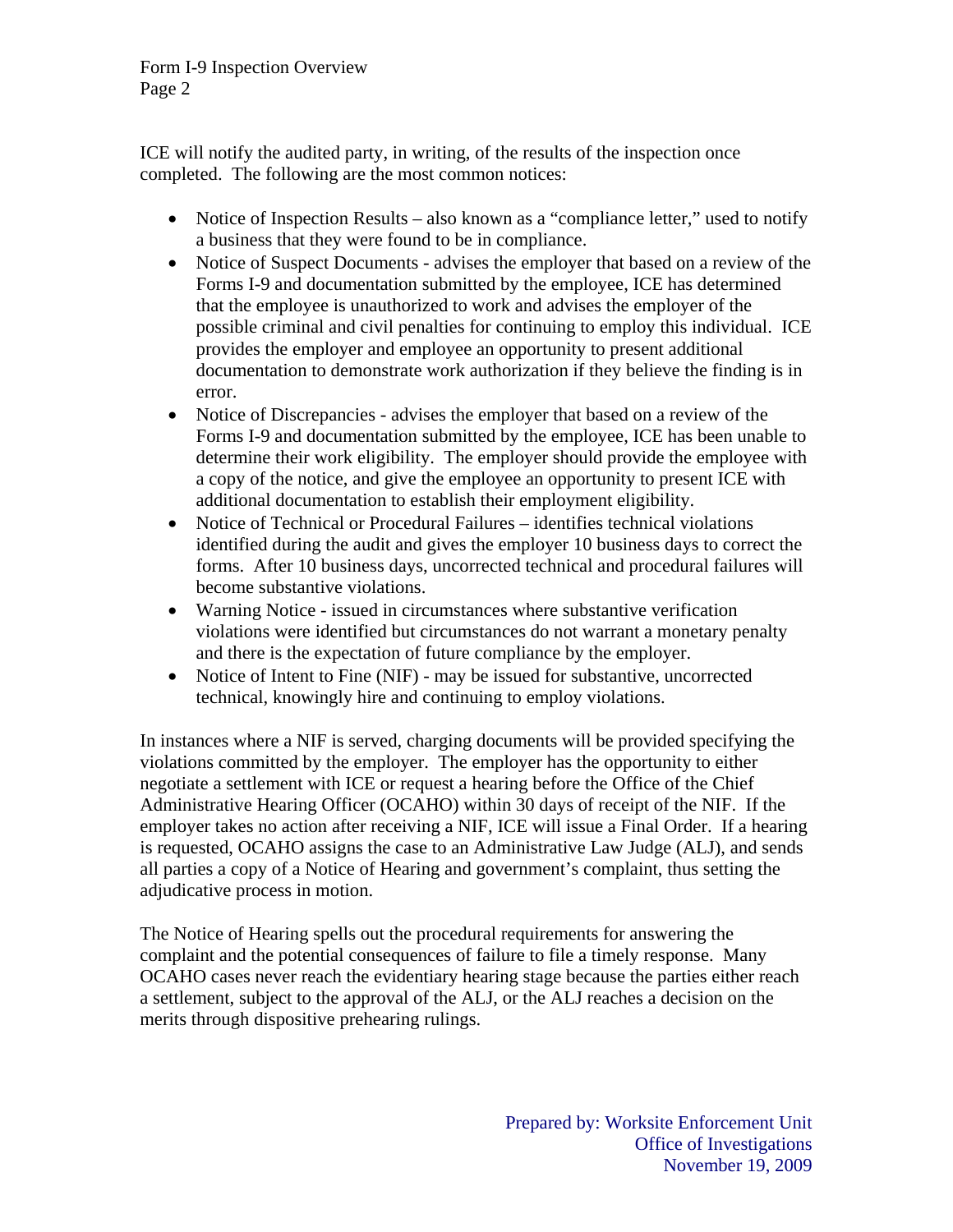Form I-9 Inspection Overview Page 3

#### **Determination of Recommended Fine**

The cumulative recommended fine set forth in the Notice of Intent to Fine is determined by adding the amount derived from the **Knowing Hire / Continuing to Employ Fine Schedule** (plus enhancement or mitigation) with the amount derived from the **Substantive / Uncorrected Technical Violations Fine Schedule** (plus enhancement or mitigation). Typically, the date of the violation shall be the date ICE conducted the Form I-9 inspection and not the date the Form I-9 was completed by the employer.

## **Penalties for Knowing Hire / Continuing to Employ Violations**

Employers determined to have knowingly hire or continuing to employ violations shall be required to cease the unlawful activity and may be fined. The agent or auditor will divide the number of knowing hire and continuing to employ violations by the number of employees for whom a Form I-9 should have been prepared to obtain a violation percentage. This percentage provides a base fine amount depending on whether this is a First Tier (1<sup>st</sup> time violator), Second Tier (2<sup>nd</sup> time violator), or Third Tier (3<sup>rd</sup> or subsequent time violator) case. The standard fine amount listed in the table relates to each knowing hire and continuing to employ violation. The range of the three tiers of  $\overline{\text{penalty}}$  amounts<sup>[2](#page-2-0)</sup> are as follows:

|                                                                             | <b>Standard Fine Amount</b>          |                                         |                                             |
|-----------------------------------------------------------------------------|--------------------------------------|-----------------------------------------|---------------------------------------------|
| <b>Knowing Hire and</b><br><b>Continuing to Employ</b><br><b>Violations</b> | <b>First Tier</b><br>$$375 - $3,200$ | <b>Second Tier</b><br>$$3,200 - $6,500$ | <b>Third Tier</b><br>$$4,300 -$<br>\$16,000 |
| $0\% - 9\%$                                                                 | \$375                                | \$3,200                                 | \$4,300                                     |
| $10\% - 19\%$                                                               | \$845                                | \$3,750                                 | \$6,250                                     |
| $20\% - 29\%$                                                               | \$1315                               | \$4,300                                 | \$8,200                                     |

#### **Knowing Hire / Continuing to Employ Fine Schedule (For violations occurring on or after 3/27/08)**

<span id="page-2-0"></span><sup>&</sup>lt;sup>2</sup> Since the passage of IRCA in 1986, federal civil monetary penalties have been increased on two occasions in 1999 and 2008 pursuant to the Federal Civil Penalties Inflation Act of 1990, as amended by the Debt Collection Improvement Act of 1996. These adjustments are designed to account for inflation in the calculation of civil monetary penalties and are determined by a non-discretionary, statutory formula. (See 73 FR 10130 (February 26, 2008)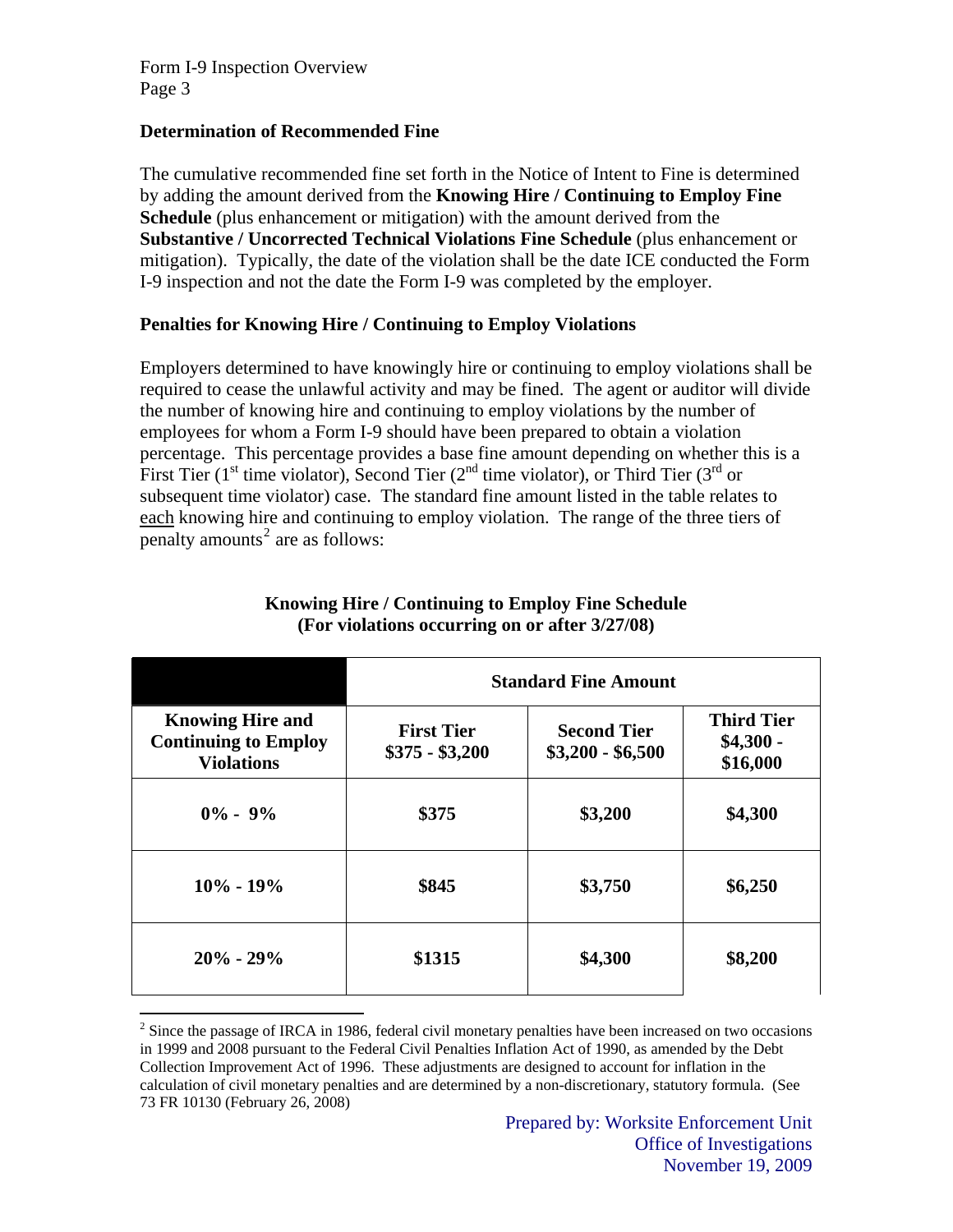Form I-9 Inspection Overview Page 4

| $30\% - 39\%$ | \$1785  | \$4,850 | \$10,150 |
|---------------|---------|---------|----------|
| $40\% - 49\%$ | \$2255  | \$5,400 | \$12,100 |
| 50% or more   | \$2,725 | \$5,950 | \$14,050 |

## **Knowing Hire / Continuing to Employ Fine Schedule (For violations occurring between 9/29/99 and 3/27/08)**

|                                                                             | <b>Standard Fine Amount</b>          |                                         |                                             |
|-----------------------------------------------------------------------------|--------------------------------------|-----------------------------------------|---------------------------------------------|
| <b>Knowing Hire and</b><br><b>Continuing to Employ</b><br><b>Violations</b> | <b>First Tier</b><br>$$275 - $2,200$ | <b>Second Tier</b><br>$$2,200 - $5,500$ | <b>Third Tier</b><br>$$3,300$ -<br>\$11,000 |
| $0\% - 9\%$                                                                 | \$275                                | \$2,200                                 | \$3,300                                     |
| $10\% - 19\%$                                                               | \$600                                | \$2,750                                 | \$4,600                                     |
| $20\% - 29\%$                                                               | \$925                                | \$3,300                                 | \$5,900                                     |
| $30\% - 39\%$                                                               | \$1250                               | \$3,850                                 | \$7,200                                     |
| $40\% - 49\%$                                                               | \$1575                               | \$4,400                                 | \$8,500                                     |
| 50% or more                                                                 | \$1,900                              | \$4,950                                 | \$9,800                                     |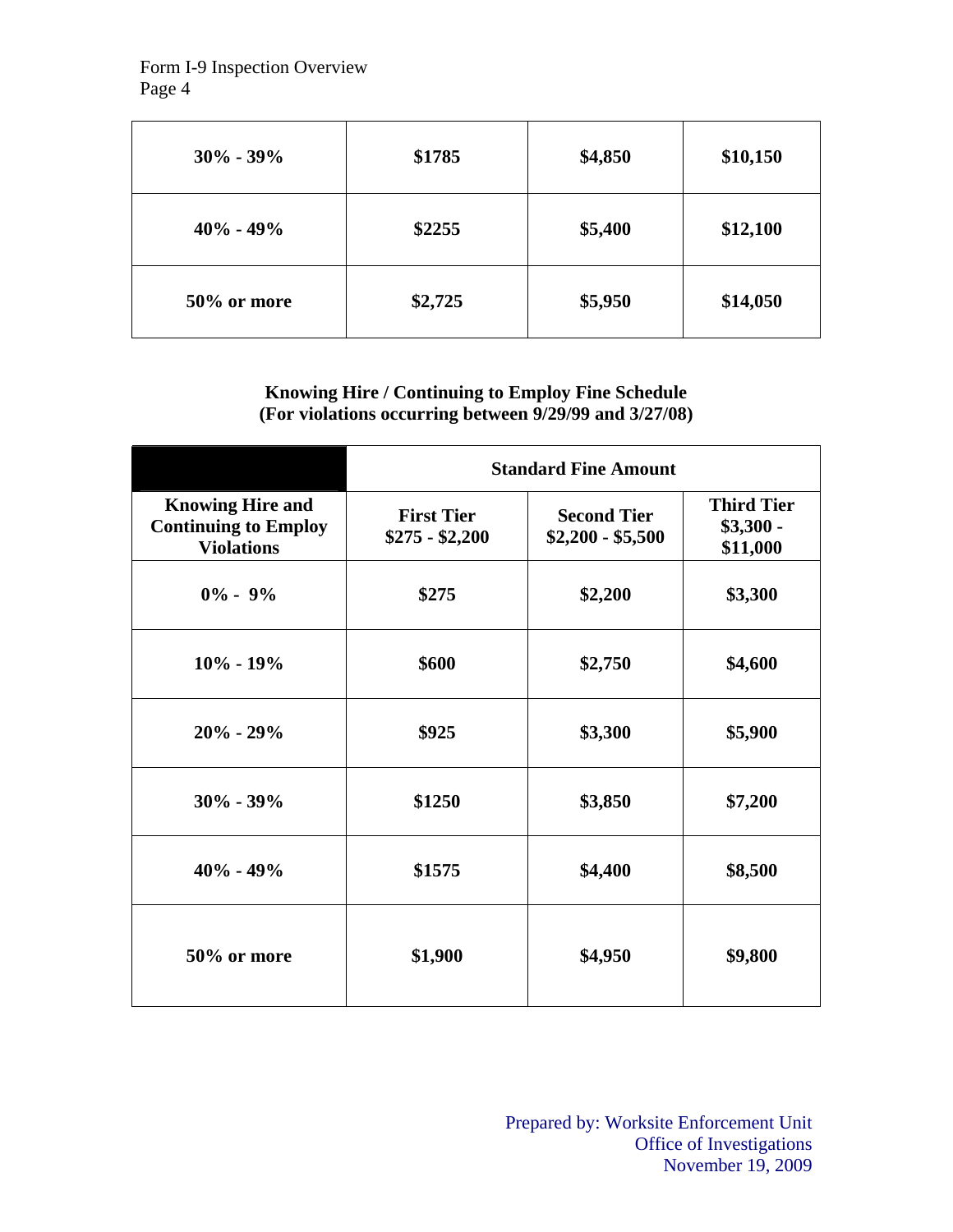## **Penalties for Substantive and Uncorrected Technical Violations**

The agent or auditor will divide the number of violations by the number of employees for whom a Form I-9 should have been prepared to obtain a violation percentage. This percentage provides a base fine amount depending on whether this is a first offense, second offense, or a third or more offense. The standard fine amount listed in the table relates to each Form I-9 with violations. The range of penalty amounts are as follows:

|                                                      | <b>Standard Fine Amount</b>          |                               |                                      |
|------------------------------------------------------|--------------------------------------|-------------------------------|--------------------------------------|
| <b>Substantive Verification</b><br><b>Violations</b> | <b>1st Offense</b><br>$$110 - $1100$ | 2nd Offense<br>$$110 - $1100$ | 3rd Offense<br>$+$<br>$$110 - $1100$ |
| $0\% - 9\%$                                          | \$110                                | \$550                         | \$1,100                              |
| $10\% - 19\%$                                        | \$275                                | \$650                         | \$1,100                              |
| $20% - 29%$                                          | \$440                                | \$750                         | \$1,100                              |
| $30\% - 39\%$                                        | \$605                                | \$850                         | \$1,100                              |
| $40\% - 49\%$                                        | \$770                                | \$950                         | \$1,100                              |
| 50% or more                                          | \$935                                | \$1,100                       | \$1,100                              |

# **Substantive / Uncorrected Technical Violation Fine Schedule**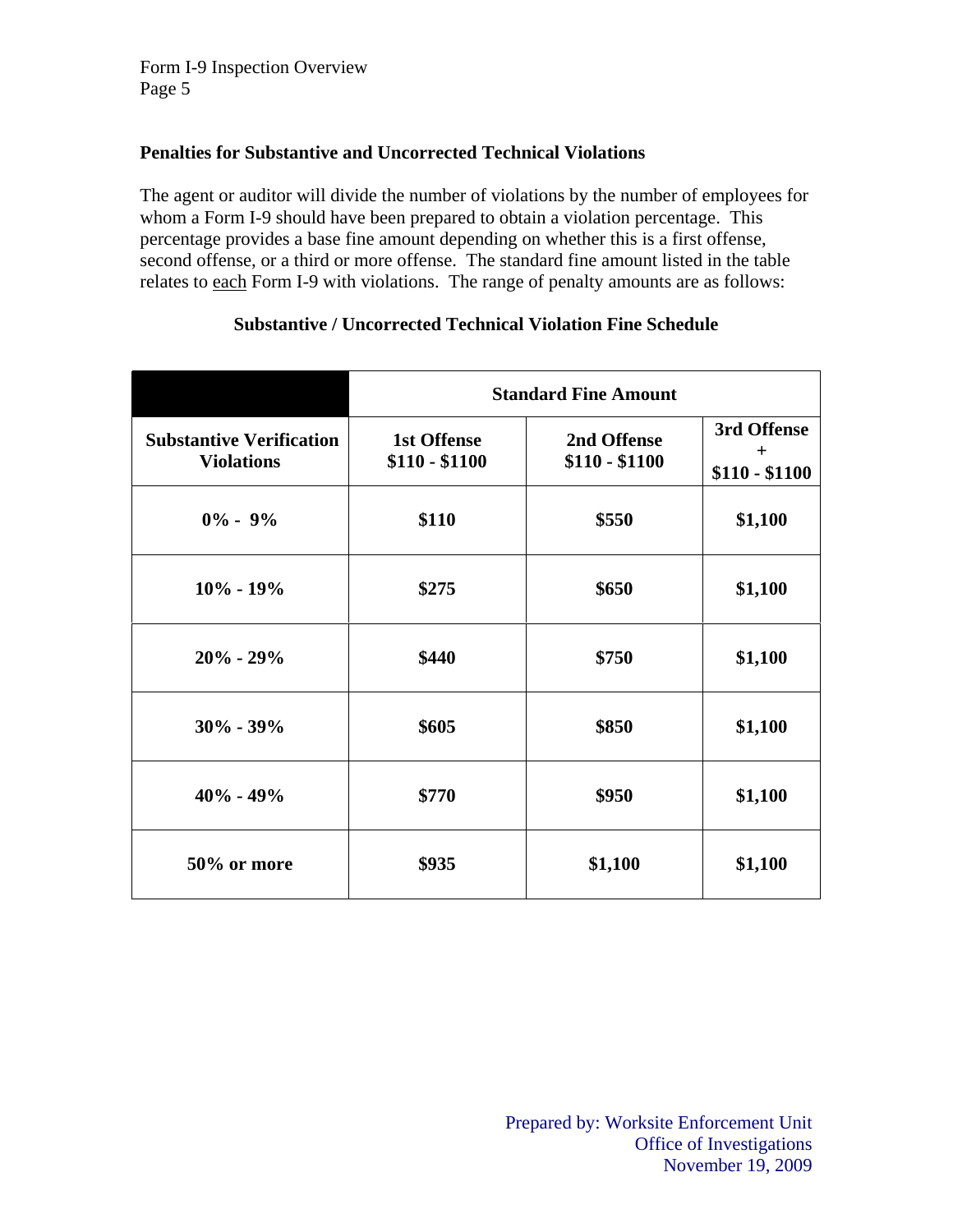Form I-9 Inspection Overview Page 6

# **Enhancement Matrix**

The following matrix will be used to enhance or mitigate the recommended fine contained on the Notice of Intent to Fine.<sup>[3](#page-5-0)</sup>

<span id="page-5-0"></span>

| Factor                     | Aggravating | Mitigating | Neutral   |
|----------------------------|-------------|------------|-----------|
| <b>Business size</b>       | $+5%$       | $-5%$      | $+/- 0\%$ |
| Good faith                 | $+5%$       | $-5%$      | $+/- 0\%$ |
| Seriousness                | $+5%$       | $-5%$      | $+/-$ 0%  |
| <b>Unauthorized Aliens</b> | $+5%$       | $-5%$      | $+/- 0\%$ |
| <b>History</b>             | $+5%$       | $-5%$      | $+/- 0\%$ |
| Cumulative Adjustment      | $+25%$      | $-25%$     | $+/- 0\%$ |